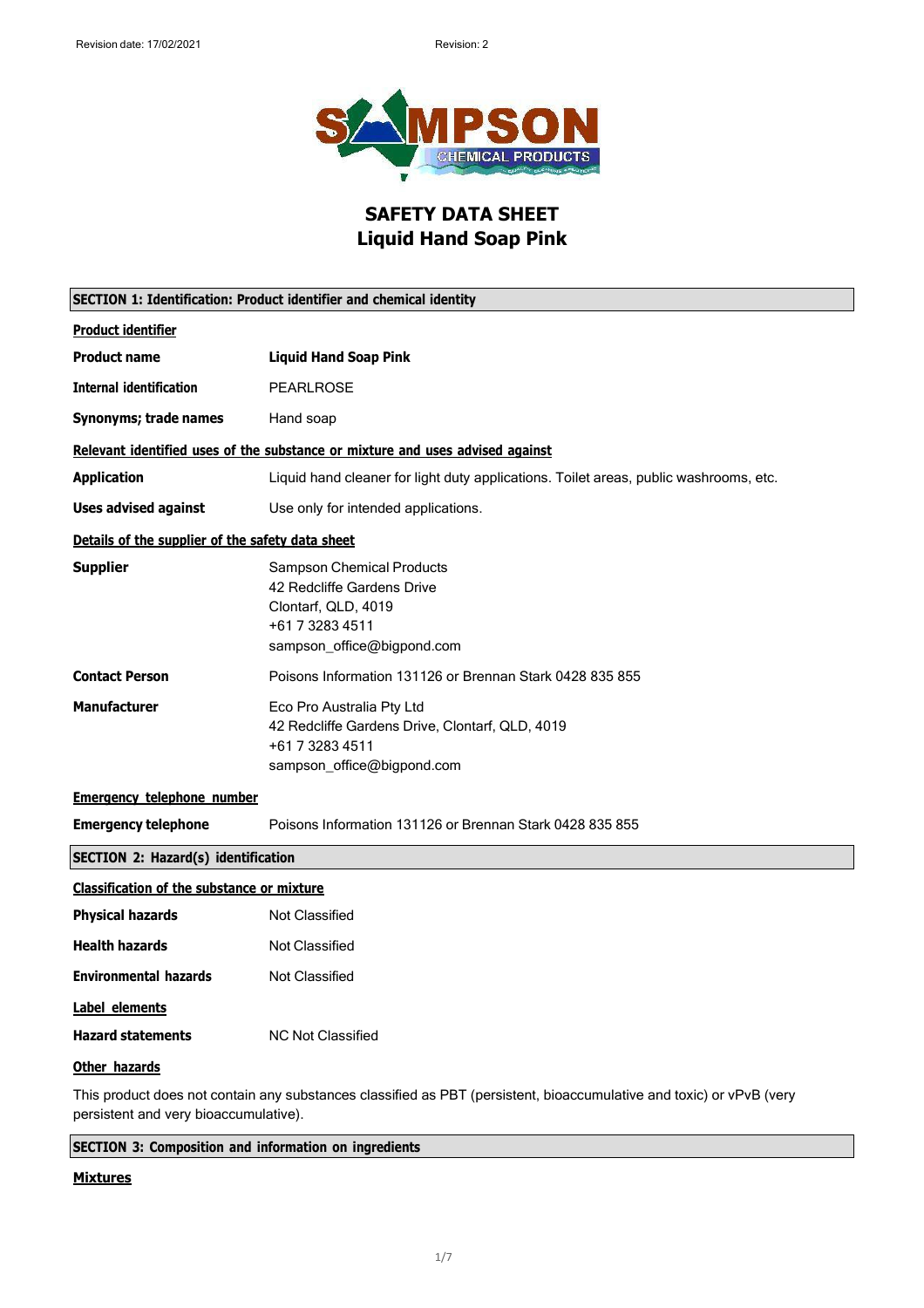| <b>Coconut Diethanolamide</b><br>CAS number: 68603-42-9                         | $1 - 10%$                                                                                                                                                                                                                                                                                                       |
|---------------------------------------------------------------------------------|-----------------------------------------------------------------------------------------------------------------------------------------------------------------------------------------------------------------------------------------------------------------------------------------------------------------|
| Alcohols, C10-16, ethoxylated, sulfates, sodium salts<br>CAS number: 68585-34-2 | $1 - 10%$                                                                                                                                                                                                                                                                                                       |
| <b>SECTION 4: First aid measures</b>                                            |                                                                                                                                                                                                                                                                                                                 |
| <b>Description of first aid measures</b>                                        |                                                                                                                                                                                                                                                                                                                 |
| <b>General information</b>                                                      | If in doubt, get medical attention promptly. Show this Safety Data Sheet to the medical<br>personnel.                                                                                                                                                                                                           |
| <b>Inhalation</b>                                                               | No specific recommendations. If throat irritation or coughing persists, proceed as follows.<br>Move affected person to fresh air and keep warm and at rest in a position comfortable for<br>breathing. Loosen tight clothing such as collar, tie or belt. Get medical attention if any<br>discomfort continues. |
| <b>Ingestion</b>                                                                | No specific recommendations. If throat irritation or coughing persists, proceed as follows.<br>Rinse mouth. Get medical attention if any discomfort continues.                                                                                                                                                  |
| <b>Skin Contact</b>                                                             | No specific recommendations. Rinse with water. Get medical attention if any discomfort<br>continues.                                                                                                                                                                                                            |
| Eye contact                                                                     | Rinse with water. Get medical attention if any discomfort continues.                                                                                                                                                                                                                                            |
| <b>Protection of first aiders</b>                                               | Use protective equipment appropriate for surrounding materials.                                                                                                                                                                                                                                                 |
|                                                                                 | Most important symptoms and effects, both acute and delayed                                                                                                                                                                                                                                                     |
| <b>General information</b>                                                      | The severity of the symptoms described will vary dependent on the concentration and the<br>length of exposure.                                                                                                                                                                                                  |
| <b>Inhalation</b>                                                               | No specific symptoms known. Spray/mists may cause respiratory tract irritation.                                                                                                                                                                                                                                 |
| <b>Ingestion</b>                                                                | No specific symptoms known. May cause discomfort if swallowed.                                                                                                                                                                                                                                                  |
| <b>Skin contact</b>                                                             | No specific symptoms known. May cause discomfort.                                                                                                                                                                                                                                                               |
| Eye contact                                                                     | No specific symptoms known. May be slightly irritating to eyes.                                                                                                                                                                                                                                                 |
|                                                                                 | Indication of any immediate medical attention and special treatment needed                                                                                                                                                                                                                                      |
| <b>Notes for the doctor</b>                                                     | Treat symptomatically.                                                                                                                                                                                                                                                                                          |
| <b>Specific treatments</b>                                                      | No special treatment required.                                                                                                                                                                                                                                                                                  |
| <b>SECTION 5: Firefighting measures</b>                                         |                                                                                                                                                                                                                                                                                                                 |
| <b>Extinguishing media</b>                                                      |                                                                                                                                                                                                                                                                                                                 |
| Suitable extinguishing media                                                    | The product is not flammable. Extinguish with alcohol-resistant foam, carbon dioxide, dry<br>powder or water fog. Use fire-extinguishing media suitable for the surrounding fire.                                                                                                                               |
| <b>Unsuitable extinguishing</b><br>media                                        | Do not use water jet as an extinguisher, as this will spread the fire.                                                                                                                                                                                                                                          |
| Special hazards arising from the substance or mixture                           |                                                                                                                                                                                                                                                                                                                 |
| <b>Specific hazards</b>                                                         | Containers can burst violently or explode when heated, due to excessive pressure build-up.                                                                                                                                                                                                                      |
| <b>Hazardous combustion</b><br>products                                         | Thermal decomposition or combustion products may include the following substances:<br>Harmful gases or vapours.                                                                                                                                                                                                 |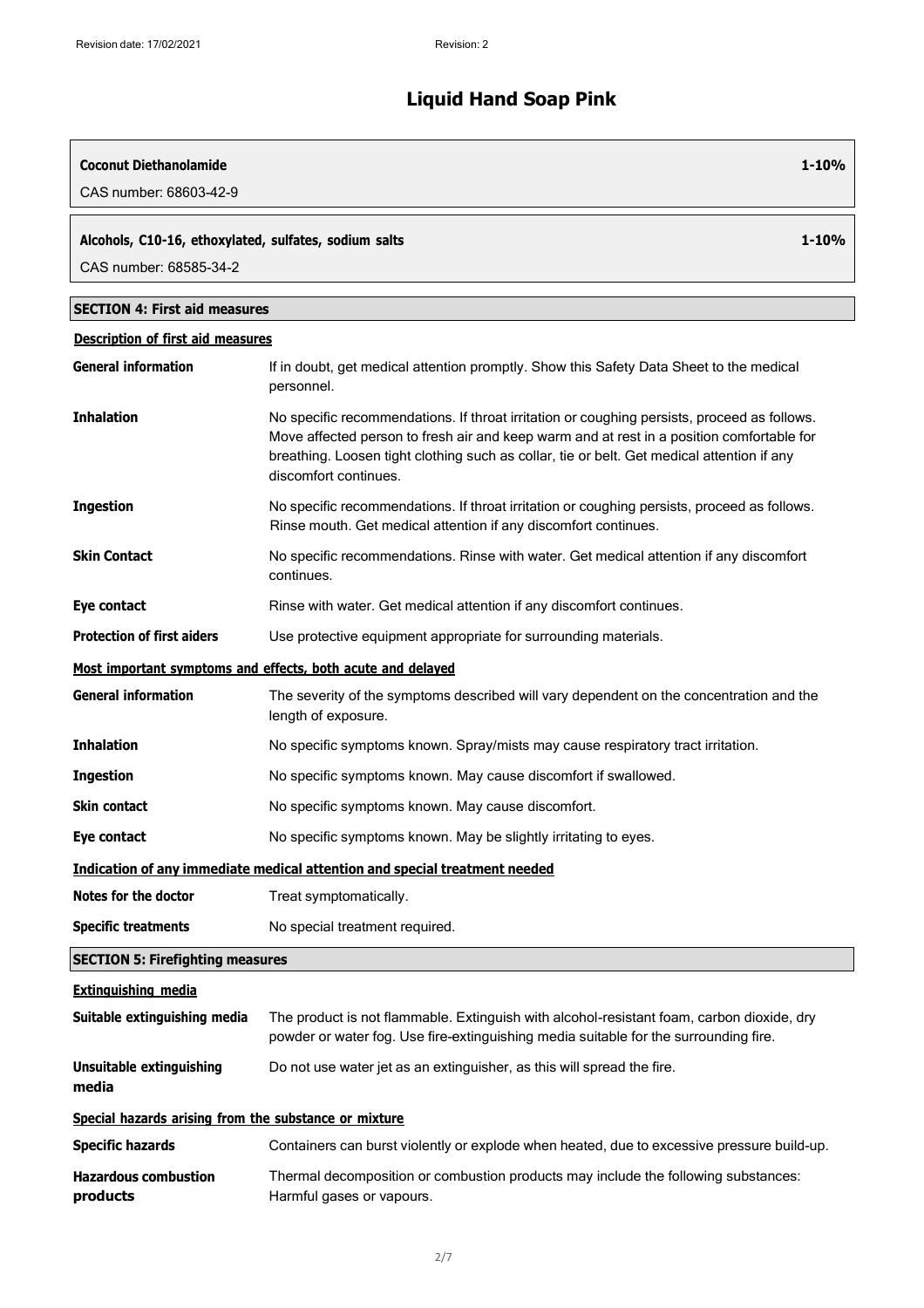| <b>Advice for firefighters</b>                                                 |                                                                                                                                                                                                                                                                                                                                                                                                                                                                                                                                          |
|--------------------------------------------------------------------------------|------------------------------------------------------------------------------------------------------------------------------------------------------------------------------------------------------------------------------------------------------------------------------------------------------------------------------------------------------------------------------------------------------------------------------------------------------------------------------------------------------------------------------------------|
| <b>Protective actions during</b><br>firefighting                               | Avoid breathing fire gases or vapours. Evacuate area. Cool containers exposed to heat with<br>water spray and remove them from the fire area if it can be done without risk. Cool containers<br>exposed to flames with water until well after the fire is out. If a leak or spill has not ignited, use<br>water spray to disperse vapours and protect men stopping the leak. Control run-off water by<br>containing and keeping it out of sewers and watercourses. If risk of water pollution occurs,<br>notify appropriate authorities. |
| Special protective equipment<br>for firefighters                               | Wear positive-pressure self-contained breathing apparatus (SCBA) and appropriate protective<br>clothing. Firefighter's clothing conforming to Australia/New Zealand Standards AS/NZS 4967<br>(for clothing) AS/NZS 1801 (for helmets), AS/NZS 4821 (for protective boots), AS/NZS 1801<br>(for protective gloves) will provide a basic level of protection for chemical incidents.                                                                                                                                                       |
| <b>SECTION 6: Accidental release measures</b>                                  |                                                                                                                                                                                                                                                                                                                                                                                                                                                                                                                                          |
|                                                                                | Personal precautions, protective equipment and emergency procedures                                                                                                                                                                                                                                                                                                                                                                                                                                                                      |
| <b>Personal precautions</b>                                                    | No specific recommendations. For personal protection, see Section 8.                                                                                                                                                                                                                                                                                                                                                                                                                                                                     |
| <b>Environmental precautions</b>                                               |                                                                                                                                                                                                                                                                                                                                                                                                                                                                                                                                          |
| <b>Environmental precautions</b>                                               | Avoid discharge into drains or watercourses or onto the ground.                                                                                                                                                                                                                                                                                                                                                                                                                                                                          |
| Methods and material for containment and cleaning up                           |                                                                                                                                                                                                                                                                                                                                                                                                                                                                                                                                          |
| Methods for cleaning up                                                        | Reuse or recycle products wherever possible. Absorb spillage to prevent material damage.<br>Flush contaminated area with plenty of water. Wash thoroughly after dealing with a spillage.<br>Dispose of contents/container in accordance with national regulations.                                                                                                                                                                                                                                                                       |
| Reference to other sections                                                    |                                                                                                                                                                                                                                                                                                                                                                                                                                                                                                                                          |
| <b>Reference to other sections</b>                                             | For personal protection, see Section 8.                                                                                                                                                                                                                                                                                                                                                                                                                                                                                                  |
| SECTION 7: Handling and storage, including how the chemical may be safely used |                                                                                                                                                                                                                                                                                                                                                                                                                                                                                                                                          |
| <b>Precautions for safe handling</b>                                           |                                                                                                                                                                                                                                                                                                                                                                                                                                                                                                                                          |
| <b>Usage precautions</b>                                                       | Read and follow manufacturer's recommendations. Wear protective clothing as described in<br>Section 8 of this safety data sheet. Keep away from food, drink and animal feeding stuffs.<br>Handle all packages and containers carefully to minimise spills. Keep container tightly sealed<br>when not in use. Avoid the formation of mists.                                                                                                                                                                                               |

**Advice on general occupational hygiene** Wash promptly if skin becomes contaminated. Take off contaminated clothing and wash before reuse. Wash contaminated clothing before reuse.

**Conditions for safe storage, including any incompatibilities**

| <b>Storage precautions</b> | No specific recommendations. |
|----------------------------|------------------------------|
| Storage class              | Chemical storage.            |
| Specific end use(s)        |                              |

**Specific end use(s)** The identified uses for this product are detailed in Section 1.

**SECTION 8: Exposure controls and personal protection**

| <b>Exposure controls</b>            |                                                                                                                                                                                                  |
|-------------------------------------|--------------------------------------------------------------------------------------------------------------------------------------------------------------------------------------------------|
| Appropriate engineering<br>controls | No specific ventilation requirements.                                                                                                                                                            |
| Eye/face protection                 | No specific eye protection required during normal use. Large Spillages: Eyewear complying<br>with an approved standard should be worn if a risk assessment indicates eye contact is<br>possible. |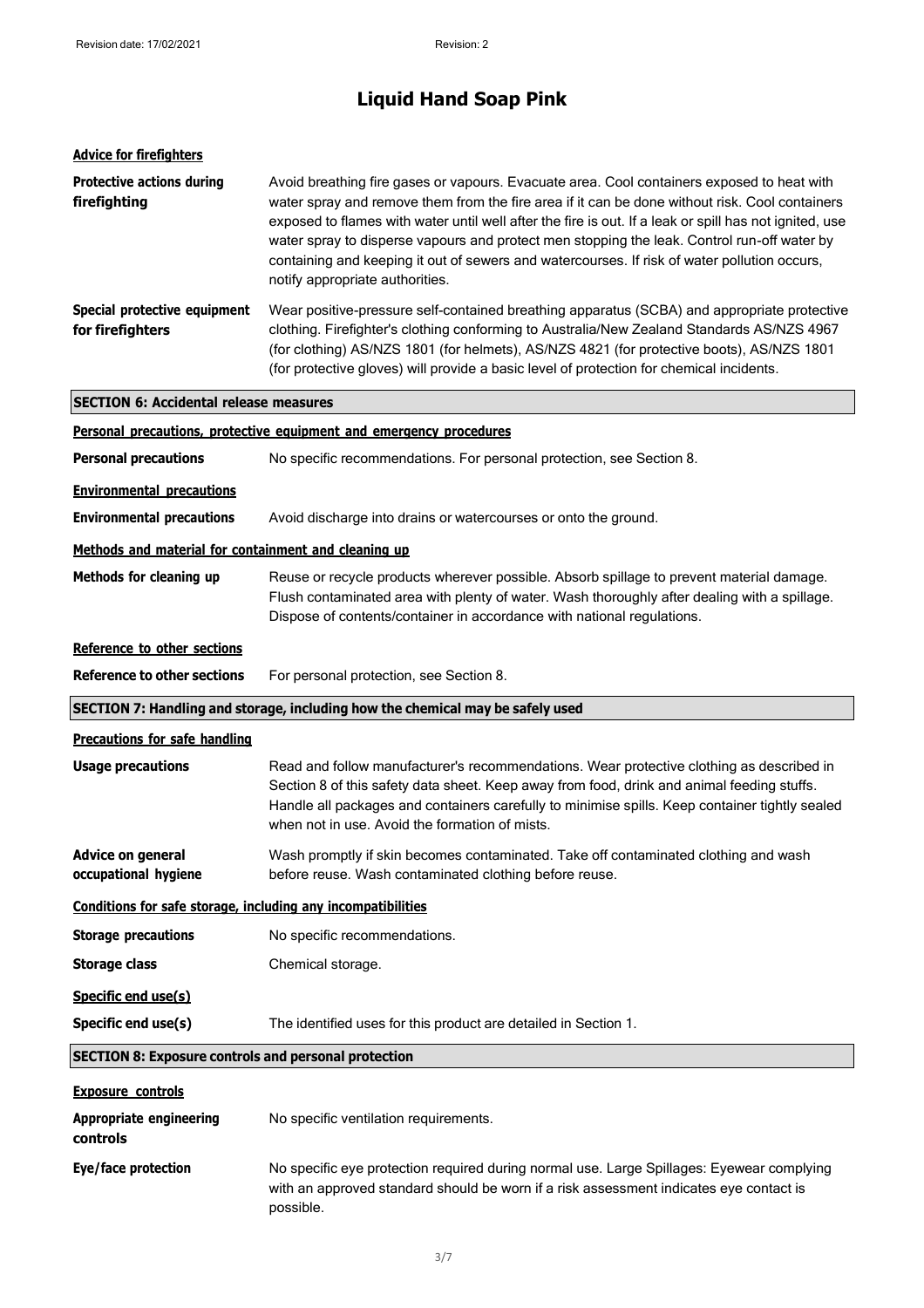| Hand protection                                  | No specific hand protection recommended. Large Spillages: Wear protective gloves.                                                                                                |
|--------------------------------------------------|----------------------------------------------------------------------------------------------------------------------------------------------------------------------------------|
| <b>Hygiene measures</b>                          | Wash hands thoroughly after handling. Wash at the end of each work shift and before eating.<br>smoking and using the toilet. Do not eat, drink or smoke when using this product. |
| <b>Respiratory protection</b>                    | No specific recommendations. Provide adequate ventilation. Large Spillages: If ventilation is<br>inadequate, suitable respiratory protection must be worn.                       |
| <b>Environmental exposure</b><br><b>controls</b> | Not regarded as dangerous for the environment.                                                                                                                                   |

### **SECTION 9: Physical and chemical properties**

| <b>Information on basic physical and chemical properties</b>         |                                                                                                                                                                         |
|----------------------------------------------------------------------|-------------------------------------------------------------------------------------------------------------------------------------------------------------------------|
| <b>Appearance</b>                                                    | Slightly viscous, pearlescent liquid                                                                                                                                    |
| <b>Colour</b>                                                        | Pale pink.                                                                                                                                                              |
| <b>Odour</b>                                                         | <b>Pleasant Rose</b>                                                                                                                                                    |
| рH                                                                   | $6.5 - 7$                                                                                                                                                               |
| <b>Specific Gravity</b>                                              | 1.00                                                                                                                                                                    |
| Flammability (solid, gas)                                            | Not applicable.                                                                                                                                                         |
| Solubility(ies)                                                      | Soluble in water.                                                                                                                                                       |
| <b>Other information</b>                                             | Adds moisture to the dermal layer of the skin.                                                                                                                          |
| <b>SECTION 10: Stability and reactivity</b>                          |                                                                                                                                                                         |
| <b>Reactivity</b>                                                    | There are no known reactivity hazards associated with this product.                                                                                                     |
| <b>Stability</b>                                                     | Stable at normal ambient temperatures and when used as recommended. Stable under the<br>prescribed storage conditions.                                                  |
| <b>Possibility of hazardous</b><br>reactions                         | No potentially hazardous reactions known.                                                                                                                               |
| <b>Conditions to avoid</b>                                           | Avoid heat, flames and other sources of ignition.                                                                                                                       |
| <b>Materials to avoid</b>                                            | Acids. Flammable/combustible materials.                                                                                                                                 |
| <b>Hazardous decomposition</b><br>products                           | Does not decompose when used and stored as recommended. Thermal decomposition or<br>combustion products may include the following substances: Harmful gases or vapours. |
| <b>SECTION 11: Toxicological information</b>                         |                                                                                                                                                                         |
| <b>Information on toxicological effects</b>                          |                                                                                                                                                                         |
| <b>Toxicological effects</b>                                         | Not regarded as a health hazard under current legislation.                                                                                                              |
| <b>Acute toxicity - oral</b><br>Notes (oral LD <sub>50</sub> )       | Based on available data the classification criteria are not met.                                                                                                        |
| <b>Acute toxicity - dermal</b><br>Notes (dermal LD <sub>50</sub> )   | Based on available data the classification criteria are not met.                                                                                                        |
| <b>Acute toxicity - inhalation</b><br><b>Notes (inhalation LCso)</b> | Based on available data the classification criteria are not met.                                                                                                        |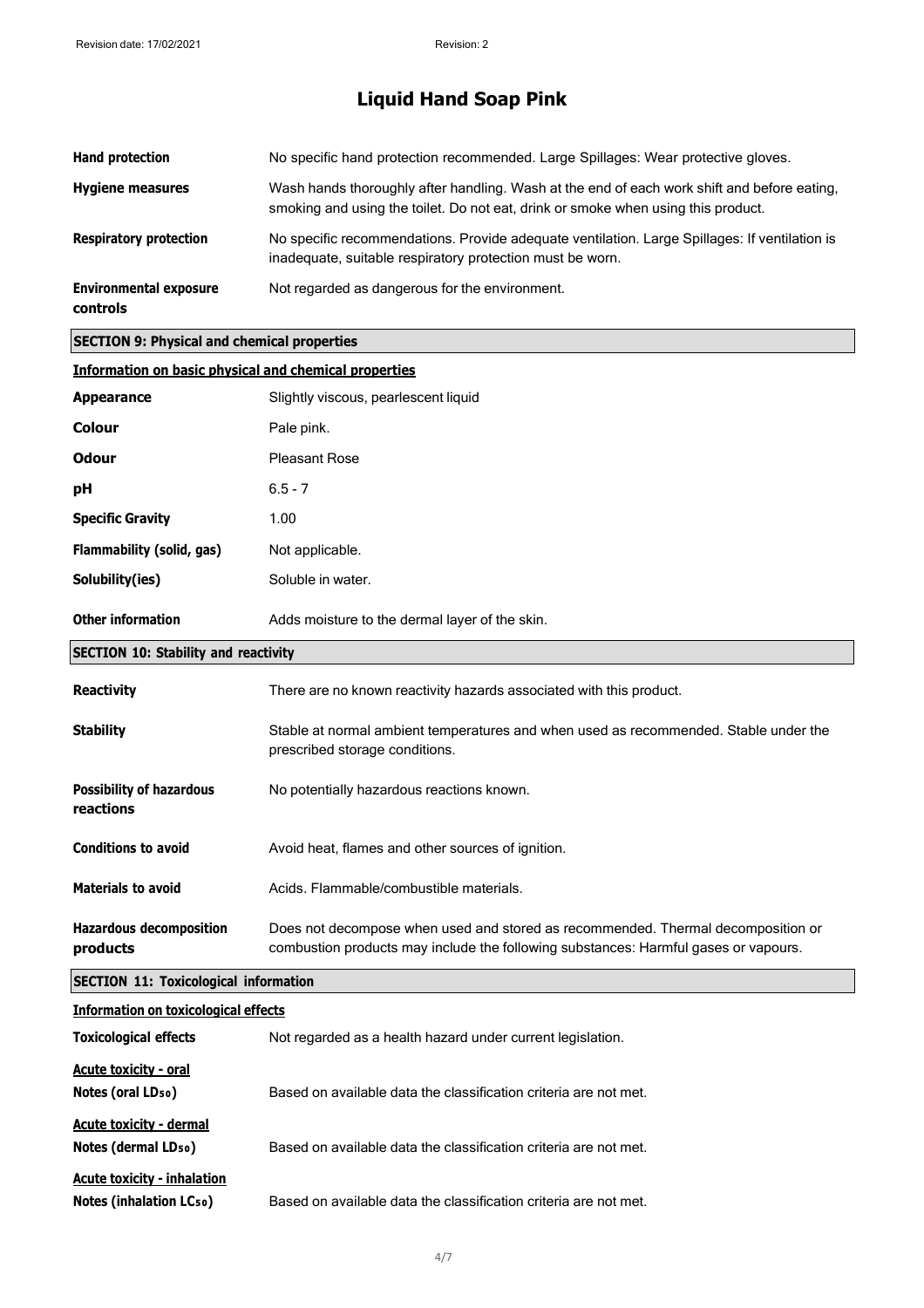| <b>Skin corrosion/irritation</b><br>Animal data                                       | Based on available data the classification criteria are not met.                                                                                 |
|---------------------------------------------------------------------------------------|--------------------------------------------------------------------------------------------------------------------------------------------------|
| Serious eye damage/irritation                                                         | Serious eye damage/irritation Based on available data the classification criteria are not met.                                                   |
| <b>Respiratory sensitisation</b><br><b>Respiratory sensitisation</b>                  | Based on available data the classification criteria are not met.                                                                                 |
| <b>Skin sensitisation</b><br><b>Skin sensitisation</b>                                | Based on available data the classification criteria are not met.                                                                                 |
| Germ cell mutagenicity<br>Genotoxicity - in vitro                                     | Based on available data the classification criteria are not met.                                                                                 |
| <b>Carcinogenicity</b><br>Carcinogenicity                                             | Based on available data the classification criteria are not met.                                                                                 |
| <b>IARC</b> carcinogenicity                                                           | None of the ingredients are listed or exempt.                                                                                                    |
| <b>Reproductive toxicity</b>                                                          | Reproductive toxicity - fertility Based on available data the classification criteria are not met.                                               |
| <b>Reproductive toxicity -</b><br>development                                         | Based on available data the classification criteria are not met.                                                                                 |
| Specific target organ toxicity - single exposure<br><b>STOT - single exposure</b>     | Not classified as a specific target organ toxicant after a single exposure.                                                                      |
| Specific target organ toxicity - repeated exposure<br><b>STOT - repeated exposure</b> | Not classified as a specific target organ toxicant after repeated exposure.                                                                      |
| <b>Aspiration hazard</b><br><b>Aspiration hazard</b>                                  | Based on available data the classification criteria are not met.                                                                                 |
| <b>General information</b>                                                            | No specific health hazards known. The severity of the symptoms described will vary<br>dependent on the concentration and the length of exposure. |
| <b>Inhalation</b>                                                                     | No specific symptoms known. Spray/mists may cause respiratory tract irritation.                                                                  |
| <b>Ingestion</b>                                                                      | No specific symptoms known. May cause discomfort if swallowed.                                                                                   |
| <b>Skin Contact</b>                                                                   | No specific symptoms known. May cause discomfort.                                                                                                |
| Eye contact                                                                           | No specific symptoms known. May be slightly irritating to eyes.                                                                                  |
| <b>Route of exposure</b>                                                              | Ingestion Inhalation Skin and/or eye contact                                                                                                     |
| <b>Target Organs</b>                                                                  | No specific target organs known.                                                                                                                 |
| <b>SECTION 12: Ecological information</b>                                             |                                                                                                                                                  |
| <b>Ecotoxicity</b>                                                                    | Not regarded as dangerous for the environment. However, large or frequent spills may have<br>hazardous effects on the environment.               |
| <b>Toxicity</b>                                                                       | Based on available data the classification criteria are not met.                                                                                 |

#### **Persistence and degradability**

**Persistence and degradability** The degradability of the product is not known.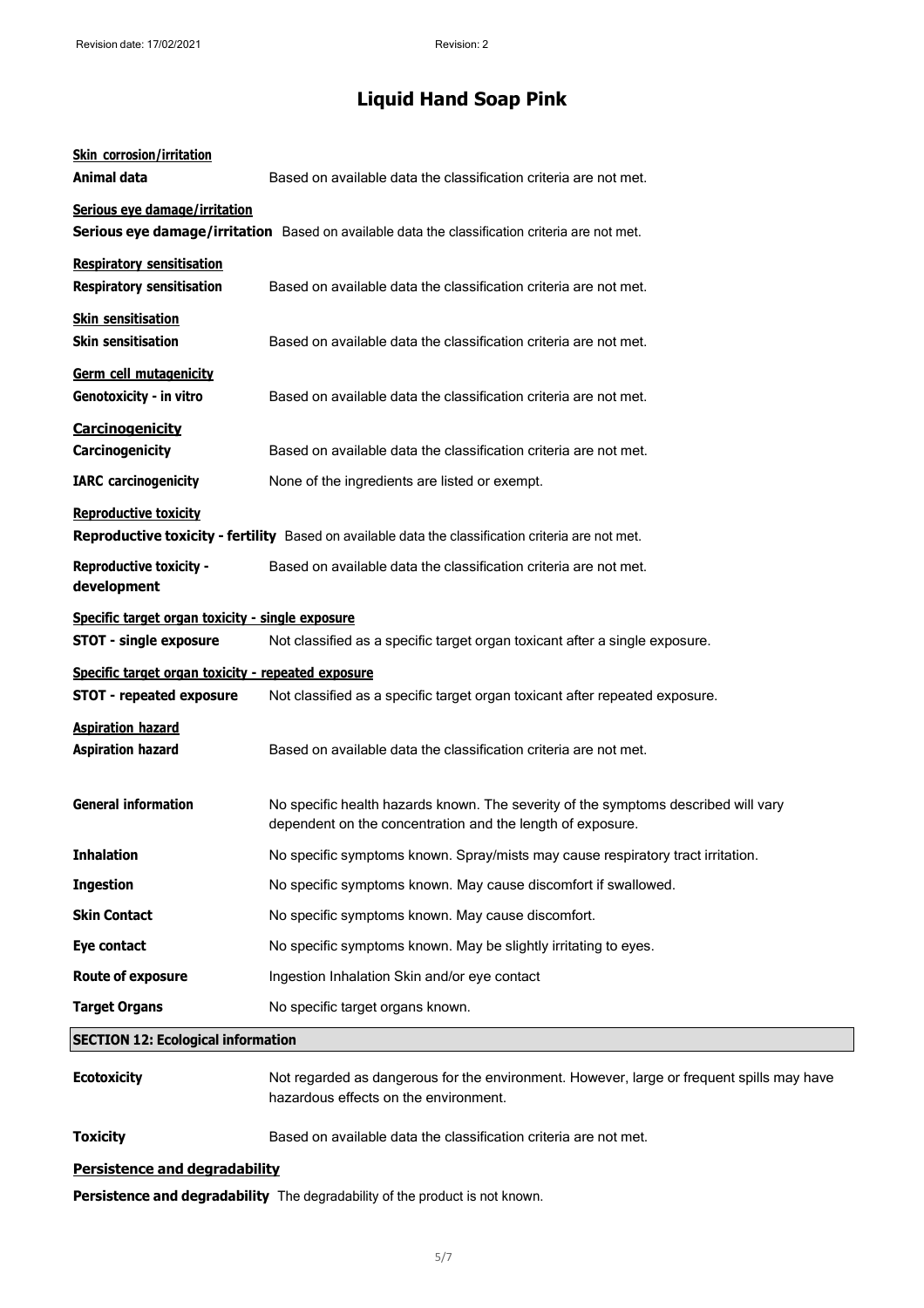| <b>Bioaccumulative potential</b>                                                               |                                                                                                                                                                                                                                                                                                                                                                                                      |
|------------------------------------------------------------------------------------------------|------------------------------------------------------------------------------------------------------------------------------------------------------------------------------------------------------------------------------------------------------------------------------------------------------------------------------------------------------------------------------------------------------|
| <b>Bioaccumulative Potential</b>                                                               | No data available on bioaccumulation.                                                                                                                                                                                                                                                                                                                                                                |
| <b>Mobility in soil</b>                                                                        |                                                                                                                                                                                                                                                                                                                                                                                                      |
| <b>Mobility</b>                                                                                | No data available.                                                                                                                                                                                                                                                                                                                                                                                   |
| Other adverse effects                                                                          |                                                                                                                                                                                                                                                                                                                                                                                                      |
| <b>Other adverse effects</b>                                                                   | None known.                                                                                                                                                                                                                                                                                                                                                                                          |
| <b>SECTION 13: Disposal considerations</b>                                                     |                                                                                                                                                                                                                                                                                                                                                                                                      |
| <b>Waste treatment methods</b>                                                                 |                                                                                                                                                                                                                                                                                                                                                                                                      |
| <b>General information</b>                                                                     | The generation of waste should be minimised or avoided wherever possible. Reuse or recycle<br>products wherever possible. This material and its container must be disposed of in a safe<br>way.                                                                                                                                                                                                      |
| <b>Disposal methods</b>                                                                        | Dispose of surplus products and those that cannot be recycled via a licensed waste disposal<br>contractor. Waste packaging should be collected for reuse or recycling. Incineration or landfill<br>should only be considered when recycling is not feasible. Waste should not be disposed of<br>untreated to the sewer unless fully compliant with the requirements of the local water<br>authority. |
| <b>SECTION 14: Transport information</b>                                                       |                                                                                                                                                                                                                                                                                                                                                                                                      |
| General                                                                                        | The product is not covered by international regulations on the transport of dangerous goods<br>(IMDG, IATA, ADG).                                                                                                                                                                                                                                                                                    |
| <b>UN number</b>                                                                               |                                                                                                                                                                                                                                                                                                                                                                                                      |
| Not applicable.                                                                                |                                                                                                                                                                                                                                                                                                                                                                                                      |
| <b>UN proper shipping name</b>                                                                 |                                                                                                                                                                                                                                                                                                                                                                                                      |
| Not applicable.                                                                                |                                                                                                                                                                                                                                                                                                                                                                                                      |
| Transport hazard class(es)                                                                     |                                                                                                                                                                                                                                                                                                                                                                                                      |
| No transport warning sign required.                                                            |                                                                                                                                                                                                                                                                                                                                                                                                      |
| <b>Packing group</b>                                                                           |                                                                                                                                                                                                                                                                                                                                                                                                      |
| Not applicable.                                                                                |                                                                                                                                                                                                                                                                                                                                                                                                      |
| <b>Environmental hazards</b>                                                                   |                                                                                                                                                                                                                                                                                                                                                                                                      |
| Environmentally hazardous substance/marine pollutant<br>No.                                    |                                                                                                                                                                                                                                                                                                                                                                                                      |
| <b>Special precautions for user</b>                                                            |                                                                                                                                                                                                                                                                                                                                                                                                      |
| Not applicable.                                                                                |                                                                                                                                                                                                                                                                                                                                                                                                      |
| Transport in bulk according to Not applicable.<br>Annex II of MARPOL 73/78<br>and the IBC Code |                                                                                                                                                                                                                                                                                                                                                                                                      |
| <b>SECTION 15: Regulatory information</b>                                                      |                                                                                                                                                                                                                                                                                                                                                                                                      |
| <b>Inventories</b>                                                                             |                                                                                                                                                                                                                                                                                                                                                                                                      |

**Australia - AICS** None of the ingredients are listed or exempt.